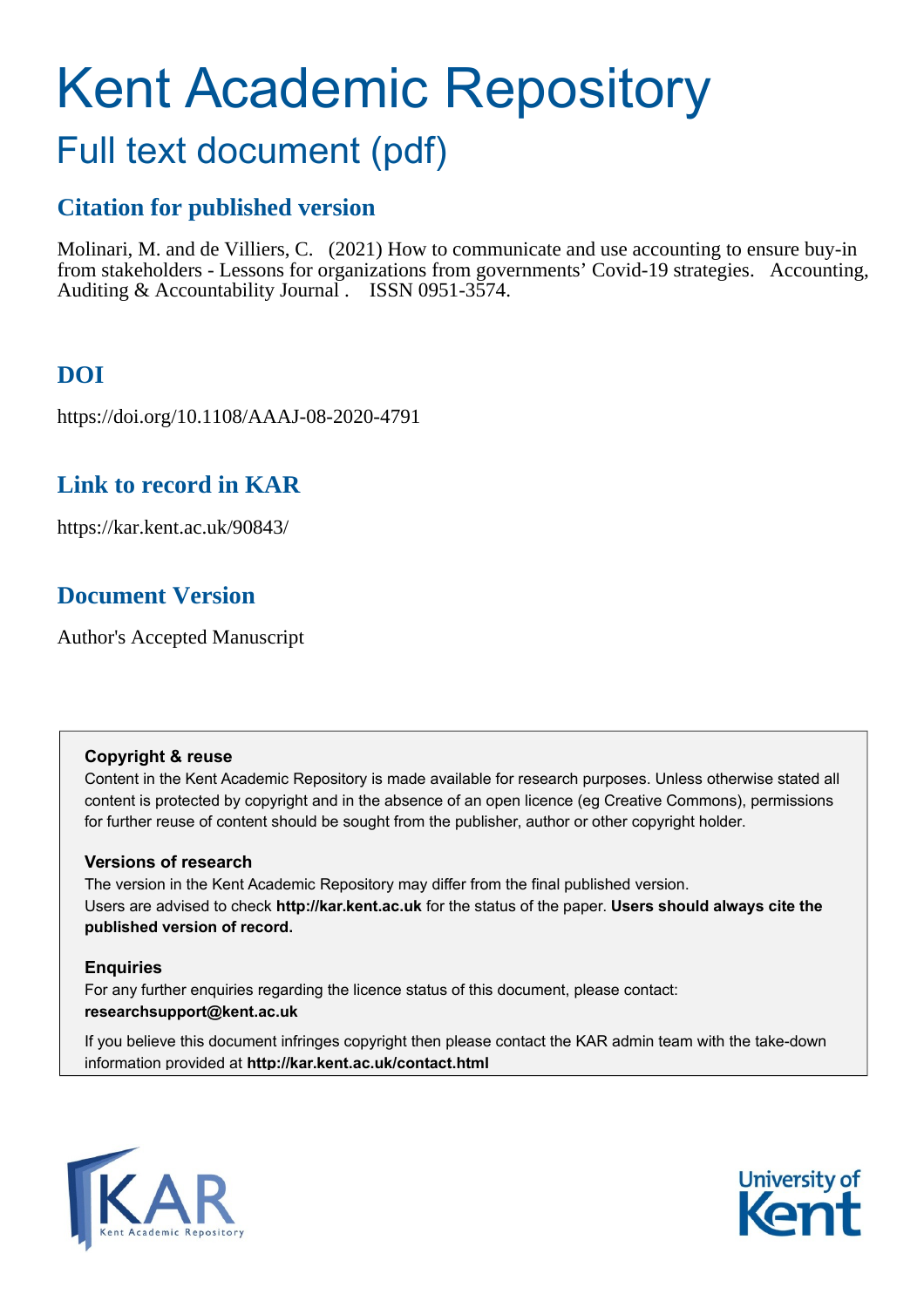#### **HOW TO COMMUNICATE AND USE ACCOUNTING TO ENSURE BUY-IN FROM STAKEHOLDERS**

**- Lessons for organizations from governments' Covid-19 strategies**

Charl DE VILLIERS The University of Auckland, and University of Pretoria Matteo MOLINARI University of Siena, and LUISS University

**Please cite as:**

#### **De Villiers, C. & Molinari, M. 2021. HOW TO COMMUNICATE AND USE ACCOUNTING TO ENSURE BUY-IN FROM STAKEHOLDERS - Lessons for organizations from governments' Covid-19 strategies,** *Accounting, Auditing & Accountability Journal***, forthcoming. DOI: 10.1108/AAAJ-08-2020-4791**

#### **ABSTRACT**

**Purpose –** The purpose of this paper is to understand how communication strategies and the use of numbers can ensure the buy-in and cooperation of stakeholders.

**Design/methodology/approach** – Drawing on legitimacy theory, this study analysis documents regarding the communication strategies of New Zealand's Prime Minster, Jacinda Ardern, during the Covid-19 pandemic, in order to extract lessons for organizations. We contrast Ardern's communications with those of Donald Trump, the President of the US, as evidence that leaders do not necessarily follow these strategies.

**Findings –** The findings show that clear, consistent, and credible communications, backed up by open access to the numerical data that underlie the decisions, ensure that these decisions are seen as legitimate, ensure that citizens/stakeholders feel leaders are accountable and believe in the necessity of measures taken, and that they conform to the guidelines and rules. By contrast, the strategy of attempting to withhold information, blaming others, refusing to acknowledge that there are problems, and refusing to address problems, lead to nonconformance by citizens/stakeholders. Business leaders could apply these lessons to the management of crises in their organizations to ensure buy-in from employees and other stakeholders. Leaders and organizations that follow these communication strategies can emerge in a stronger position than before the crisis.

**Research implications** – This paper develops a theoretical framework of strategies aimed at maintaining and disrupting legitimacy among key audiences, which can be used in future research.

**Practical implications** – This paper highlighting how organizations and organizational leaders can best communicate with stakeholders using accounting, thus coming across as being accountable during crisis times.

**Social implications** – The legitimacy maintenance strategies outlined in this paper ensures that stakeholders feel leaders, and the organizations they represent, hold themselves accountable.

**Originality/value –** This paper outlines the lessons that organization can learn from communication strategies adopted by governments during the Covid-19 crisis. The paper extends legitimacy theory by explicitly acknowledging the ability to disrupt the legitimacy of others, and including this in our theoretical framework.

**Key words –** *Covid-19; Communication strategies; Crisis accounting; Legitimacy theory* **Paper type –** *Research paper*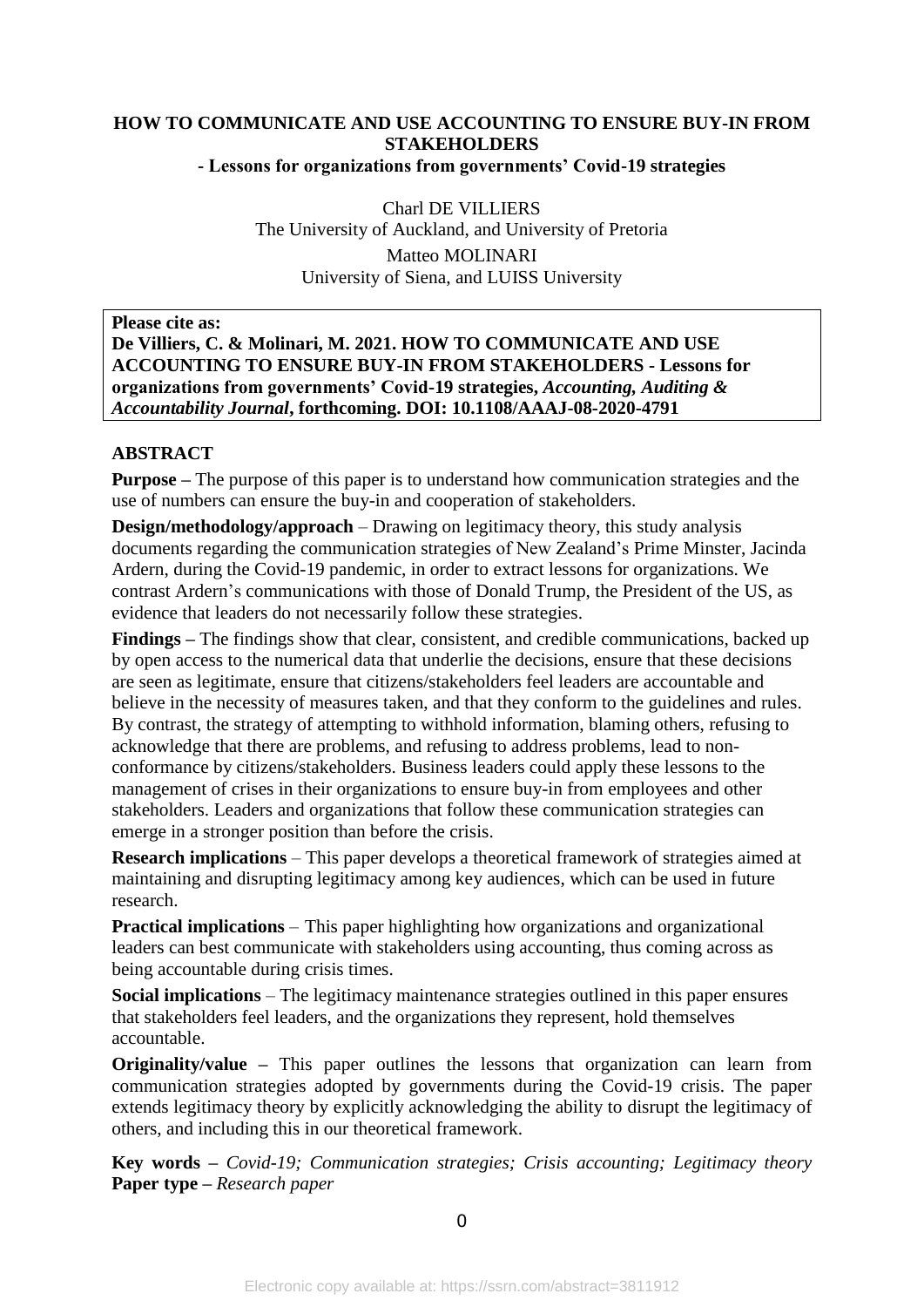#### **INTRODUCTION AND BACKGROUND**

*"Never let a good crisis go to waste"* (Winston Churchill)

As Churchill highlights, leaders can emerge stronger from a crisis. Governments and organizations are often confronted by crises and disruptions (Lai et al., 2014; Sargiacomo, 2015). The Covid-19 pandemic represents a crisis and major global disruption. The pandemic has had adverse health, social, economic, and political consequences (OECD, 2020). The Covid-19 pandemic has challenged political leaders worldwide, and has led to burnished reputations for some and tarnished reputations for others (Moon, 2020). Communication strategies and the use of numbers in these communications have played decisive roles in the success/failure of political leaders. These aspects are, of course, central to the accounting disclosure strategies employed by business leaders and leaders of other organizations.

Therefore, this study aims to identify what organizational leaders could learn from the strategies employed by political leaders during the Covid-19 crisis. The communication strategy and use of numbers of a political leader who praised for her communication and leadership style (Friedman, 2020), Jacinda Ardern, the Prime Minister of New Zealand (NZ), is analysed as an example of a successful strategy. Examples of the communications of Donald Trump, the President of the US at the time, are used to demonstrate that Ardern's strategies are not universally followed and that the consequences could be severe. Ardern's popularity increased during the initial period of the crisis and her party won the national election towards the end of 2020, while Trump's popularity decreased during the crisis followed by him losing the presidency and his party losing control of the US senate.

During the pandemic, Ardern was praised for her communication and leadership style, for example "*her messages are clear, consistent, and somehow simultaneously sobering and soothing. And her approach isn't just resonating with her people on an emotional level. It is also working remarkably well*" (Friedman, 2020). In particular, the use of daily briefings by the Prime Minister herself and the director-general of health, where precise numbers of Covid-19 cases were communicated to the public only hours after they had been collected and presented to the political leadership, were central to Ardern's strategy. She relied on expert advice and controlled the narrative. This was coupled with a willingness to answer uncomfortable questions, to admit to failures, and to commit to fixing any problems identified. Her communication approach aimed at building trust and confidence with New Zealanders. According to Helen Clark, a previous NZ Prime Minister (1999-2008), New Zealanders believe that Ardern "*doesn't preach at them; she's standing with them* […] *They may even think, Well, I don't quite understand why [the government] did that, but I know she's got our back. There's a high level of trust and confidence in her because of that empathy"* (Friedman, 2020). In a word, New Zealanders felt the leadership and the Government held themselves accountable. The virus is under control in NZ and Ardern is now focused on the economic recovery.

By contrast, Trump has been criticized for his communication style and his propensity to spread information that directly oppose scientific fact, for example "*Trump's daily briefings are a circuslike spectacle"* (Clench, 2020). Trump often contradicted himself and based his communications on unproven beliefs and feelings rather than the expert advice of his government's health officials (Clench, 2020). Trump also blamed others for the Covid-19 crisis, including the governors of some US states. Trump conveyed the message that he and his federal government is not accountable. This communication approach has led to confusion, a lack of trust, opposition and protests by US citizens. Consequently, many Americans have not conformed to the social distancing and other rules designed to control the spread of the virus, which is leading to further negative economic consequences (Clench, 2020). The virus is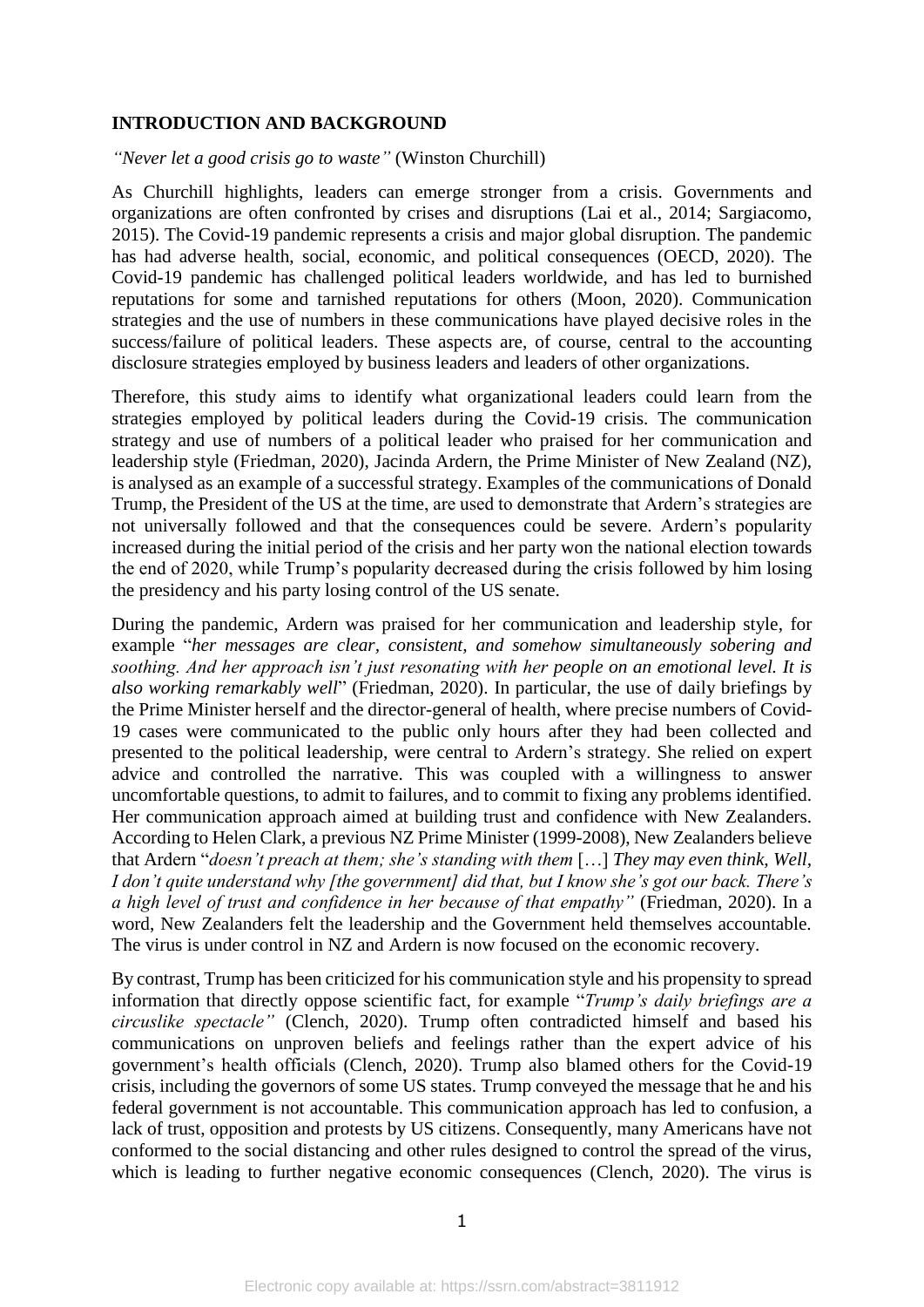rampant in the US and further lockdowns may be needed in future, which will exacerbate the already dire economic consequences.

The importance of effective communication strategies is evident from the two examples of Ardern and Trump, and this has been recognized internationally (BBC, 2020). Specifically, a well-developed communication strategy around a shared objective ensures accountability to, and consensus and awareness among, key audiences, i.e. direct communication between leadership and audience, based on trust and supported by expert advice (Bouckaert et al., 2020). Similarly, the functioning of the relationships between organizations and their stakeholders relies on accounting communication strategies (Merkl-Davies and Brennan, 2017). According to Lee (1982, p. 152) "*accounting is as much about communication as it is* [about] *measurement. No matter how effective the process of accounting quantification, its resultant data will be less than useful unless they are communicated adequately*". Accounting communication strategies include the choice of media, use of language and accounting numbers to build and maintain long-lasting relationships with internal and external stakeholders. Therefore, this paper outlines some key elements of successful communication strategies, i.e. a clear public message, a timely and regular communication campaign, communication based on accurate numerical data, aligned with scientific evidence, and ensuring that all communications are consistent. The main objective of this communication strategy is to convey accountability to ensure the public is on board and complies with government rules aimed at slowing the spread of the virus. Conversely, a lack of accountability is characterised by unclear, ambiguous, and contradictory messages that render rules unenforceable (Telegraph Group Ltd, 2020).

Organizations communicate accounting information in various ways, including through annual reports; sustainability reports; and especially interviews, press releases and their websites during crisis events (De Villiers and Van Staden, 2011); communicating *"information to external audiences either affected by (e.g. investors, suppliers, trade unions) or interested in (e.g. governmental and non-governmental organisations) the organisation, its activities, and performance"* (Merkl-Davies and Brennan, 2017, p. 436). Therefore, the comparison between NZ/Ardern's and the US/Trump's communication strategies provides insightful lessons for organizations. Specifically, a communication strategy based on clear, consistent, and credible messages is needed to legitimize leaders' decisions, convey accountability, and to ensure that stakeholders conform to the guidelines and rules, even where these decisions are harsh and unpleasant.

This paper provides theoretical and practical contributions. First, it answers the call for multidisciplinary and multi-country studies in accounting that address the Covid-19 crisis, by showing how organizations can learn from communication strategies adopted by governments. Second, this study answers the call for further refinement of legitimacy theory (Deegan, 2019). Particularly, this paper develops a theoretical framework to facilitate a comparison of examples of strategies that maintain and disrupt legitimacy among key audiences. Third, this paper contributes to the accounting research literature by highlighting how organizations and their leaders can enhance accountability to stakeholders during crises (Merkl-Davies and Brennan, 2017).

This paper is structured as follows. The next section extends legitimacy theory and explains strategies for maintaining and disrupting legitimacy. The sections thereafter describe the data analysis method employed, compare Ardern's and Trump's communication strategies, discuss the main lessons for organizations from these government strategies, and provide concluding remarks and directions for further research.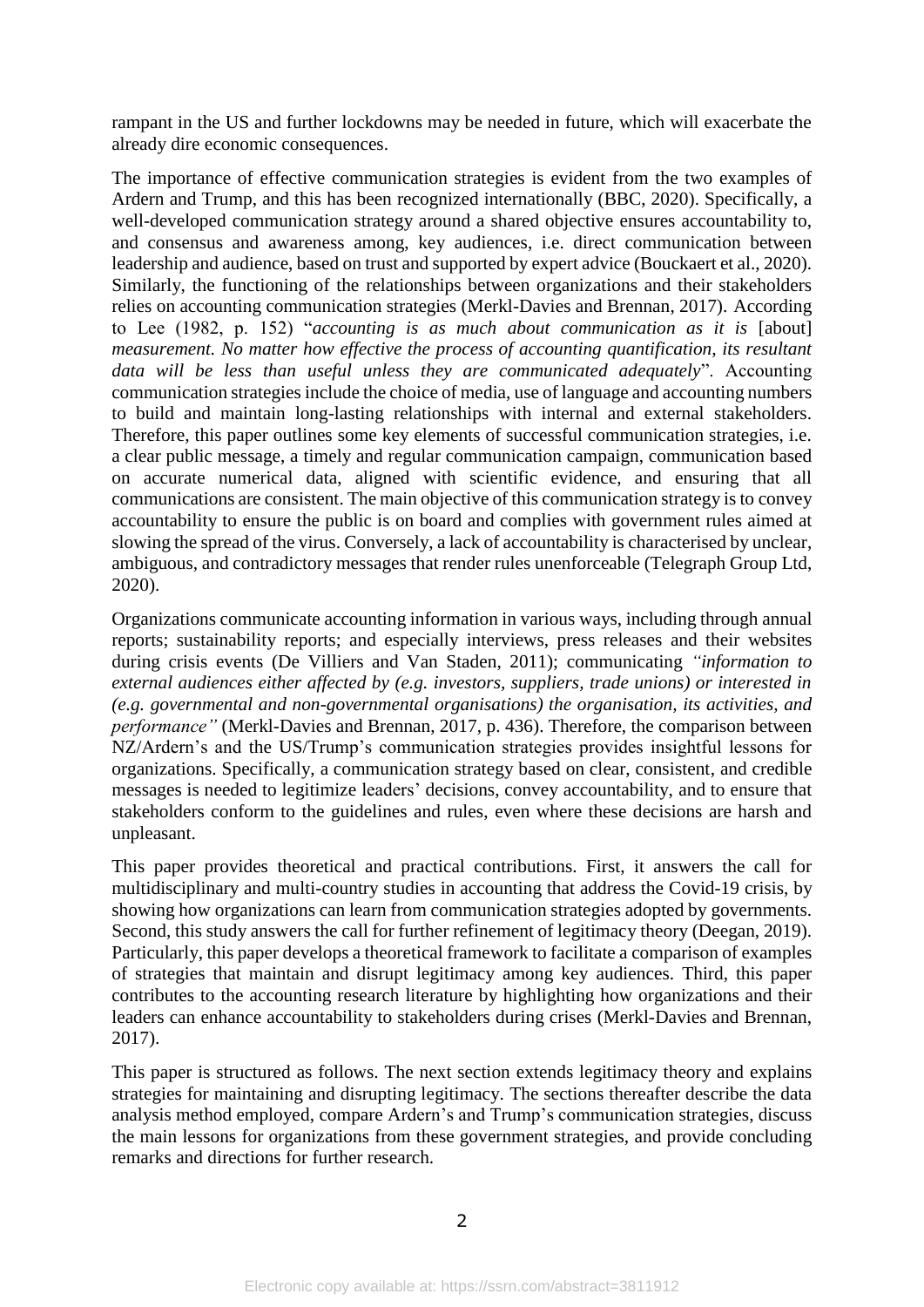#### **STRATEGIES TO MAINTAIN OR DISRUPT LEGITIMACY**

Accounting contributes to accountability and transparency (Gray, 1992). Accountability relies on effective mechanisms for providing information by the accountor to the accountee (Burritt and Welch, 1997). The essence of accountability lies in the "relationships between the organisation and the society and/or stakeholder groups of interest" (Gray et al., 2006, p. 319). How information is communicated is relevant to examining accountability (Awio et al., 2011). Accordingly, accounting number-based information enhance accountability.

Covid-19 has prompted multiple accountabilities from governments to society in relation to their responses, which in turn influence legitimacy. This process is construed as both a proactive and reactive endeavour to justify decisions and initiatives (Goddard and Assad, 2005). For example, explaining the direct benefits of new initiatives, while using accounting numbers where appropriate, is essential to maintaining pragmatic, moral, and cognitive legitimacy and to enhancing audiences' support, acceptance, trust, and accountability (Suchman, 1995). In this respect, accounting acts as a legitimating tool, and when it is perceived to be adequate it enhances legitimacy (Goddard and Assad, 2005).

According to Suchman (1995), maintaining your (or your organization's) own legitimacy among key audiences can be pursued through two main strategies. The first cluster of legitimacy maintenance strategies is named "*perceive change*" and it focuses on enhancing the ability of the organization to recognize audiences' reactions and to predict emerging challenges. This involves monitoring the environment (e.g. for crises, such as Covid-19). The second cluster of legitimacy maintenance strategies is labelled "*protect accomplishments*", through which organizations change their legitimization strategy from *episodic* to *continual*. Specifically, these strategies entail *"(a) policing internal operations to prevent miscues, (b) curtailing highly visible legitimation efforts in favour of more subtle techniques, and (c) developing a defensive stockpile of supportive beliefs, attitudes, and accounts"* (Suchman, p. 595).

Pragmatic, moral, and cognitive matters relate to these strategies. According to Suchman (1995), pragmatic legitimacy can be maintained by *monitoring tastes* (e.g. consulting accountable opinion leaders), and protecting *exchanges* (e.g. communicating honestly and relying on quantitative and measurable data). Moral legitimacy can be maintained by *monitoring ethics* (e.g. consulting scientists, researchers, and professionals), and *protecting propriety* (e.g. communicating authoritatively and observing accountability). Cognitive legitimacy can be maintained by *monitoring outlooks* (e.g. critically consulting Covid-19 sceptics), and *protecting assumptions* (e.g. speaking through the use of accounting numbers, and observing simplicity).

We extend legitimacy theory by acknowledging the potential to disrupt the legitimacy of others, in order to demonstrate your own superior legitimacy. Lawrence and Suddaby (2006, p. 215) theorize the concept of institutional work as "the purposive action of individuals and organizations aimed at creating, maintaining and *disrupting* institutions". Disruption can be achieved by actions, such as disconnecting rewards and sanctions, dissociating moral foundations, and undermining the assumptions and beliefs that preserve institutions (Lawrence and Suddaby, 2006). This typology is useful to extend legitimacy theory by identifying strategies for the disruption of the legitimacy of others. In terms of legitimacy in general, we label the first cluster of legitimacy disruption strategies "*ignore change*", which relies on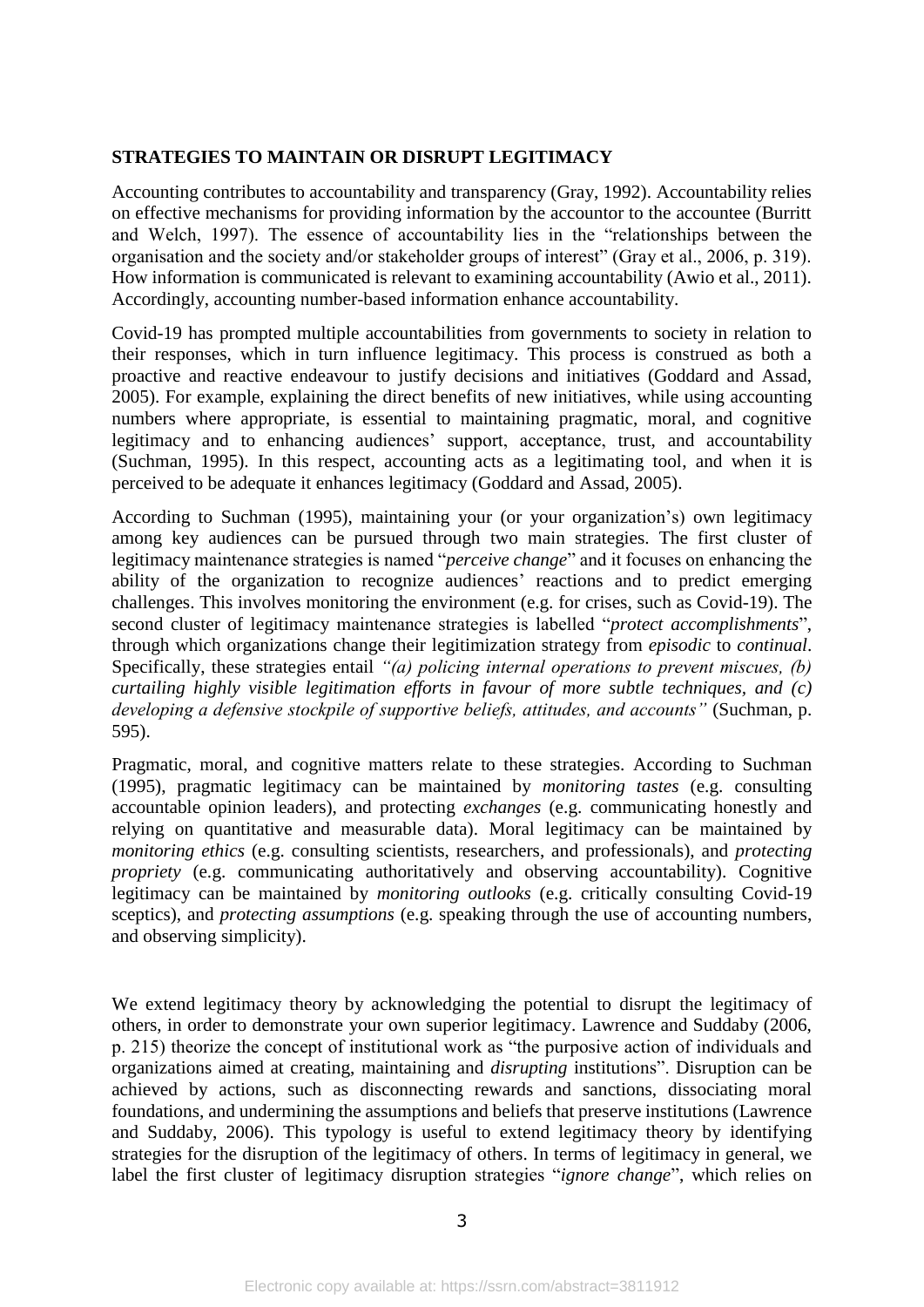undermining the ability of individuals and organizations to recognize audiences' reactions by not acknowledging changes in the environment. We name the second cluster of legitimacy disruption strategies "*jeopardize accomplishments*", where individuals and organizations dissociate their actions from moral foundations, disrupting legitimacy positively. Pragmatic legitimacy can be disrupted by *disregarding interests* (e.g. by undermining accountable opinion leaders), and by *jeopardizing exchanges* (e.g. communicating unfairly and dissociating quantitative and measurable data). Moral legitimacy can be disrupted by *disregarding ethics*  (e.g. undermining scientists, researchers, and professionals), and *jeopardizing propriety* (e.g. communicating unreliably and dissociating accountability). Cognitive legitimacy can be disrupted by *disregarding outlooks* (e.g. undermining Covid-19 sceptics), and *jeopardizing assumptions* (e.g. speaking vaguely, inaccurately and ignoring the use of accounting numbers). Table 1 summarizes these legitimacy maintenance and disruption strategies.

|                | <b>Maintain own legitimacy</b> | Disrupt others' legitimacy  |  |
|----------------|--------------------------------|-----------------------------|--|
| <b>General</b> | Perceive change                | Ignore change               |  |
|                | Protect accomplishments        | Jeopardize accomplishments  |  |
| Pragmatic      | Protect exchanges              | Jeopardize exchanges        |  |
|                | Police reliability             | Dissociate reliability      |  |
|                | Communicate honestly           | Communicate unfairly        |  |
|                | Stockpile trust                | Disconnect trust            |  |
|                | Monitor interests/tastes       | Disregard interests/tastes  |  |
|                | Consult opinion leaders        | Undermine opinion leaders   |  |
| <b>Moral</b>   | Protect propriety              | Jeopardize propriety        |  |
|                | Police responsibility          | Dissociate responsibility   |  |
|                | Communicate authoritatively    | Communicate unreliably      |  |
|                | Stockpile esteem               | Disconnect esteem           |  |
|                | Monitor ethics                 | Disregard ethics            |  |
|                | Consult professionals          | Undermine professionals     |  |
| Cognitive      | Protect assumptions            | Jeopardize assumptions      |  |
|                | Police simplicity              | Dissociate simplicity       |  |
|                | Speak matter-of-factly         | Speak inaccurately          |  |
|                | Stockpile interconnections     | Disconnect interconnections |  |
|                | <b>Monitor</b> outlooks        | Disregard outlooks          |  |
|                | Consult sceptics               | Undermine sceptics          |  |

#### **Table 1: Legitimation Strategies**

Source: Authors' elaboration based on Suchman (1995), and Lawrence and Suddaby (2006).

#### DATA AND DATA ANALYSIS METHOD

Data sources for this study include printed and electronic documents on the Covid-19 pandemic in New Zealand and the US, with a focus on high-calibre newspapers, such as articles and opinion pieces published in BBC News, The New Zealand Herald, CNN politics, CNN opinions, The Atlantic, The New York Times; Covid-19 government press releases, press conference and briefing videos, and transcripts published between February and mid-August 2020. Moreover, both New Zealand and US Covid-19 communications on the governments' websites were monitored on a daily basis. The co-authors each collected data independently, then pooled these resources. Data reduction were undertaken to focus on documents dealing with the Covid-19 communication strategies of the two leaders. This was followed by a data familiarization phase, aimed at identifying key themes and triangulating data sources to enhance data reliability (Denzin, 1970). Specifically, we selected 35 articles and opinion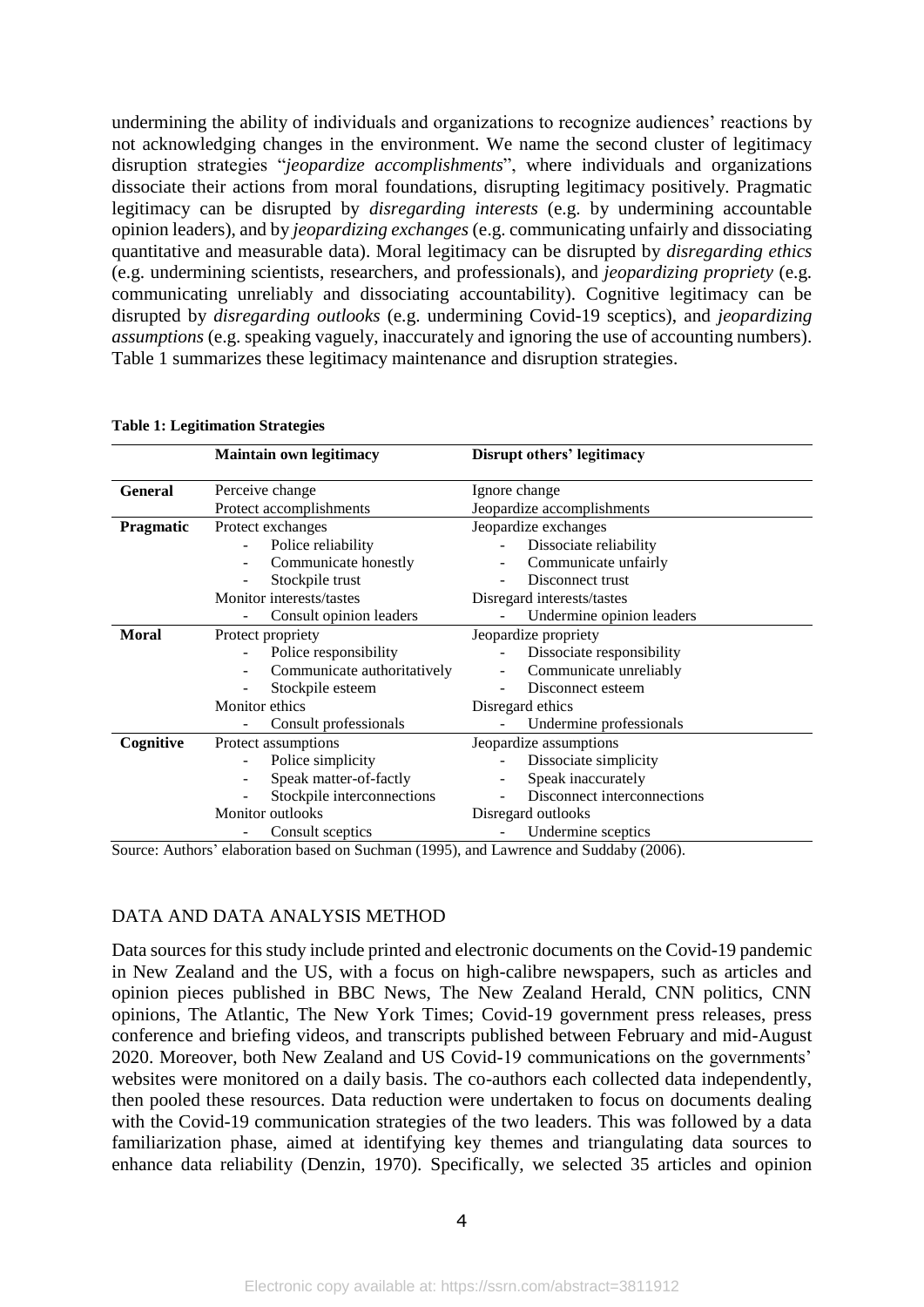pieces, 125 daily Covid-19 update videos, and 23 weekly post-cabinet press conference transcripts for New Zealand, as well as 38 articles and opinion pieces, 95 Covid-19 briefing videos, and 59 task-force briefing transcripts for the US. The identified video and texts were systematically analysed using thematic analysis following an inductive approach in order to elicit meaning and gain understanding of the key-topics (Braun and Clarke, 2013). The features of Ardern's and Trumps' strategies were codified, followed by a comparison of key-features. Data, evidence, and findings were interpreted via a legitimacy theory lens, which was further developed based on the data analysis in an iterative process (which led to the theoretical framework presented in the previous section). A second-stage analysis was undertaken to ensure that theory and data provided a coherent whole that could be used to outline lessons for organizations. Specifically, the findings section which follows, now outline the maintenance and disruption strategies followed by Ardern and Trump. These are linked to pragmatic, moral and cognitive legitimacy, which leads to the identification of lessons for organizations.

#### **FINDINGS: COMMUNICATION STRATEGIES AND THE USE OF ACCOUNTING**

#### *New Zealand events and Ardern's communication*

NZ reported its first confirmed case of Covid-19 on 28 February 2020 (Ministry of Health, 2020). The Government took immediate action and announced a four-level alert system to clarify the risks and the appropriate restrictions for each level. All media channels, including social media, were used to communicate the alert system and the fact that it was based on scientific knowledge, the best expert advice, and the experience elsewhere. NZ moved into lockdown (level 4) on 25 March 2020 (Ministry of Health, 2020). During lockdown, the Prime Minister's daily announcements focused on the benefits of lockdown, i.e. preventing community transmission, and constantly praised New Zealanders for following the rules (BBC, 2020). As a result, New Zealanders believed in, and followed, Government guidelines. Community transmission became negligible and the country stepped down to alert level 3 on 27 April 2020, level 2 two weeks later, and level 1 (back to normal within NZ, with international border restrictions) on 8 June (Taub, 2020). Ever since, the only cases are returning New Zealanders in quarantine (Ministry of Health, 2020).

The communication approach followed by NZ's Prime Minister has been praised internationally, including by the World Health Organization (WHO). Ardern articulates her approach as follows: "*The thing that has probably given me confidence in our response has been the proof from New Zealanders, […] as long as people see the need, people know why you're making that decision, that you're sharing all of the information, and people are coming on that journey with you, then they will do extraordinary things*" (Trevett, 2020a, p. A-6). The key appears to engender trust by sharing reliable and crystal-clear information: "*It's just been about trust. Human behaviour changes as long as people trust they have all the information they need to support the decision you are making on their behalf*" (Trevett, 2020a, p. A-7). Based on this strong assumption, Ardern has led one of the most challenges of Covid-19 pandemic, characterized by the maintenance of effective relationship with New Zealanders. She has recognized the negative consequences of Covid-19 pandemic, and the essential effort and collaboration of all New Zealanders to supersede it. On the one hand, she has worked to define the safest healthy measures, rules, and restrictions in collaboration with administration's health officials and experts. On the other hand, each restriction may embody a reluctant public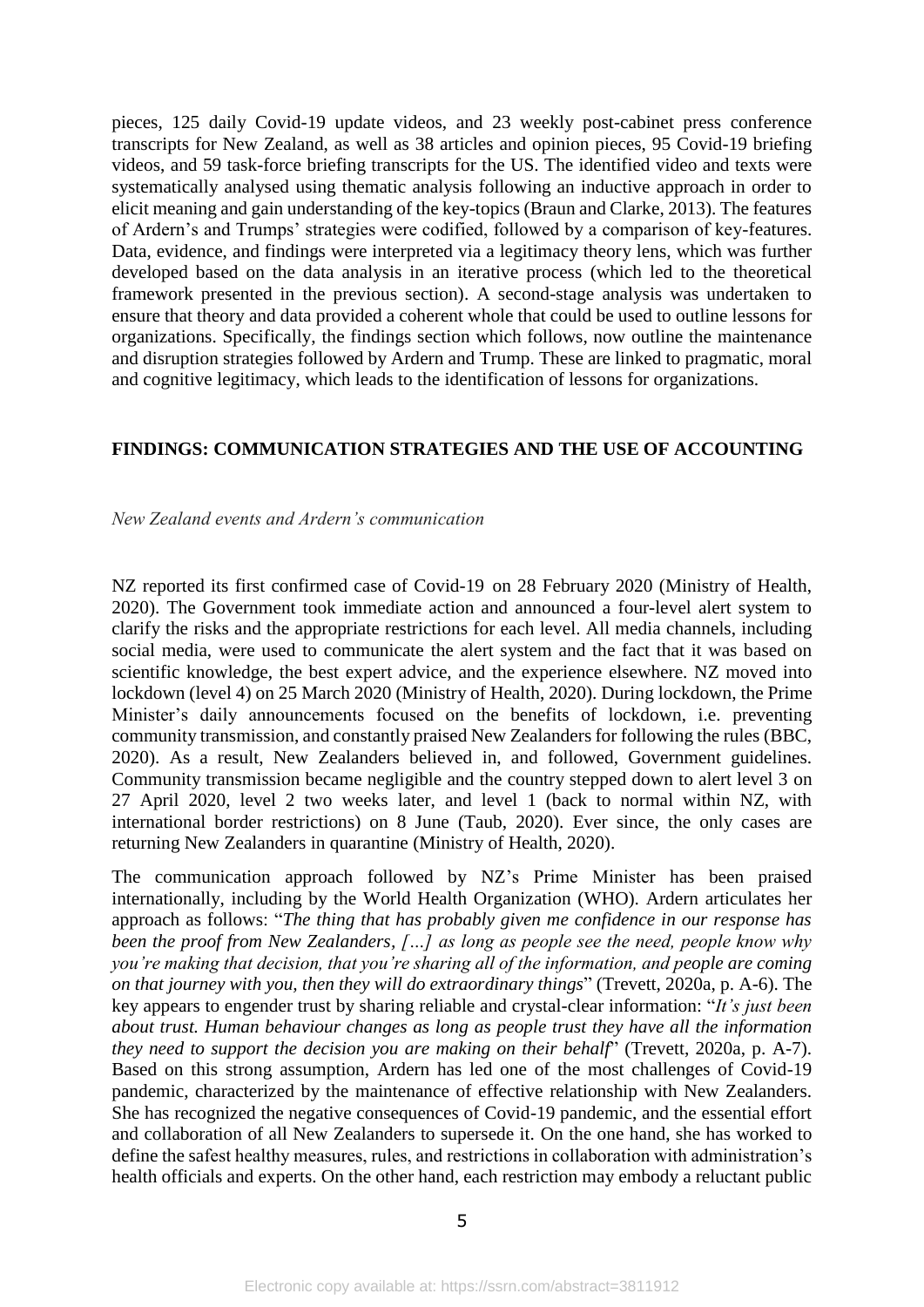reaction. Accordingly, Ardern has focused on maintaining legitimacy among New Zealanders during Covid-19 pandemic. Particularly, she has focused on enhancing the ability of the Government to recognize audiences' reactions and to predict emerging challenges. These perceptual strategies have covered monitoring the environment and assimilating its elements into the decisions-making process (Suchman, 1995).

Ardern has been the dominant voice during the pandemic, playing the role of the controller during the communication of the updates of the Covid-19 in NZ, and ensuring that no-one else provided contradictory information. Ardern communicated consistent messages, and "*she made sure she was the only one delivering the message*" (Trevett, 2020a). During Covid-19 pandemic, the 1pm daily updates began earlier in the day, through a meeting with her staff in order to monitor *multiple interests* and to perceive pragmatic demands (Suchman, 1995). Each day, either Cabinet or the Covid-19 Committee of ministers met at about 10.30 am. In terms of legitimacy theory, the purpose of these meetings was to incorporate *multiple ethics* and pursue professionalization (Suchman, 1995). The meetings would last an hour, or up to 90 minutes depending on the agenda. Based on the topics discussed during the meeting, and particularly the key numbers and any new issues of the day, a draft of the statement was delivered to Ardern. The Ministry of Foreign Affairs, the Ministry of Health, Police and Government's Covid-19 team also provided daily updates (BBC, 2020). In this way, Ardern maintained pragmatic legitimacy by *monitoring tastes* (Suchman, 1995)*.* At about 11.30 am Ardern would have a teleconference with members of the Covid-19 response team, such as the Police Commissioner, and the head of Civil Defence. This teleconference ensured Ardern maintained moral legitimacy, by *monitoring ethics* (Suchman, 1995)*.* During this teleconference, Ardern would map out the key messages to deliver with the aim of providing the moral underpinnings for the decisions being communicated. She also asked for further details regarding the cases of the day, and on other matters, such as contact tracing and testing. Following this call, Ardern would focus on the draft script written by the chief press secretary, Andrew Campbell, with the aim of maintaining cognitive legitimacy by *monitoring outlooks* (Suchman, 1995)*.* Then, the Prime Minister would edit and integrate with information about the decisions of the Covid-19 committee, and with explanations, justifications, exhortations and congratulations to highlight. This communication process had been the result of teamwork with the aim of defeating the common enemy, the pandemic. Portraying a crisis as an enemy we should all unite to defeat is a classic leadership ploy that enhances the leader's legitimacy as someone who stands with citizens/foot soldiers/stakeholders/employees.

A key aspect of Ardern's communication strategy was her repeated invocation of science, evidence, and expert advice in the decision-making process. In legitimacy theory terms, this translates to the incorporation of *multiple ethics* (Suchman, 1995). She stated repeatedly that all decisions were based on data and advice from experts. Cabinet had been united on the decisions made, especially during the harshest lockdown period. However, Ardern had to deal with criticism and scepticism. Her assurances regarding personal protective equipment, contact tracing, and testing capacity were continuously challenged. For example, on 9 April 2020, the Government confirmed their aim of eliminating the spread of the virus in NZ. At that time, epidemiologists argued that the virus was well under control. Nevertheless, Ardern ensured that New Zealanders did not think the approach had failed, because of new cases (Taub, 2020). Ardern has acknowledged problems and committed to fixing them, while she has also protected accomplishments by communicating authoritatively and observing responsibility (Suchman, 1995).

During lockdown, Ardern has been available to answer and dealt with "what-if" questions, displaying an open, gentle, and collaborative approach with the audience (BBC, 2020). For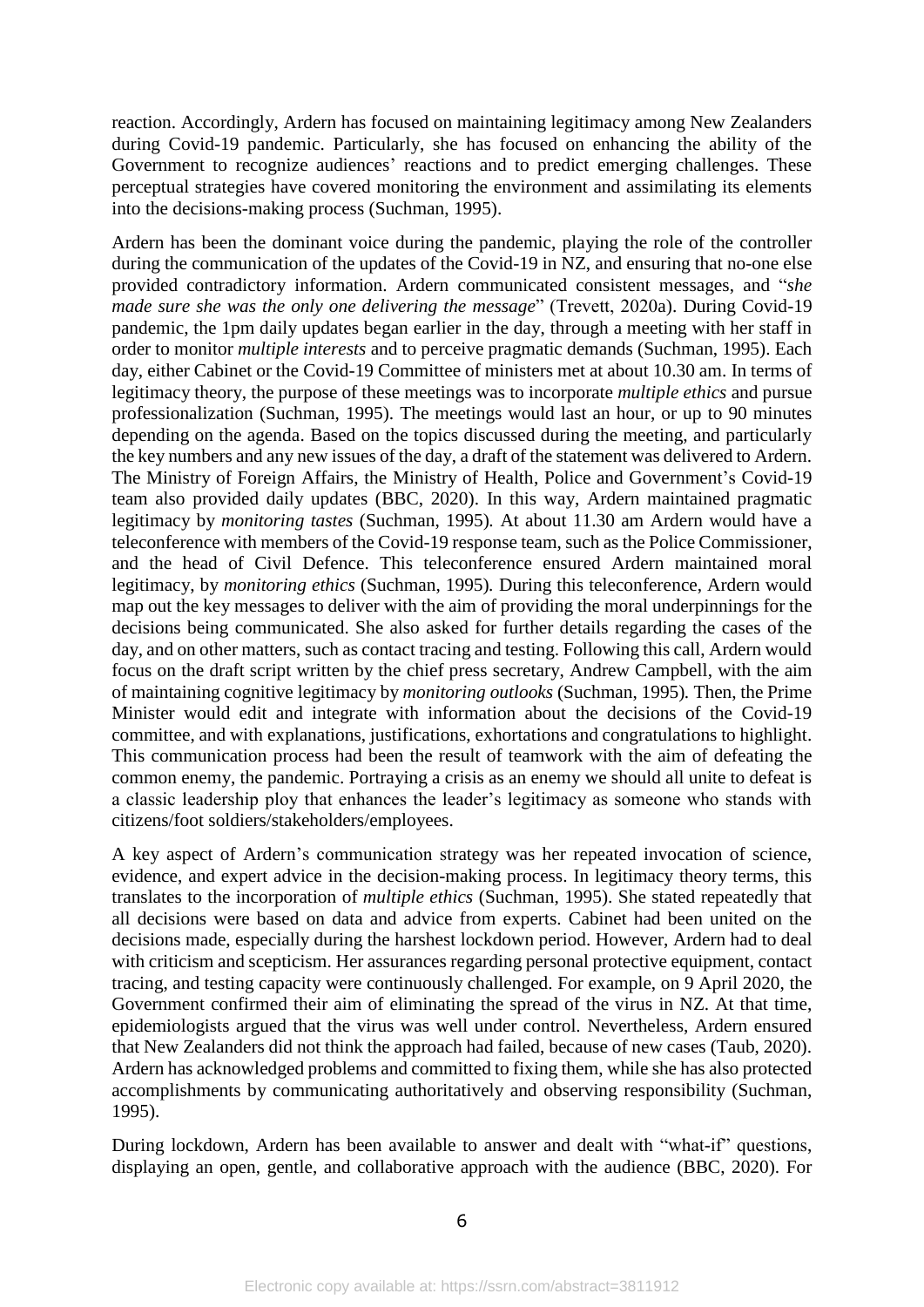example, Professor Des Gorman questioned what could have been if NZ had closed its borders earlier and implemented stringent quarantine rules, rather than relying on people to self-isolate. Ardern's reply is an example of *protecting exchanges* by communicating honestly and observing reliability: "*we will never know what would have happened had things been done*  differently". She also stated that the Government moved as quickly as possible. When questioned whether less stringent measures could have been equally successful in curbing the spread of the virus, she argued: "*we should not confuse the success of our actions with overreaction*". This expression shows the clear aim of Ardern at *protecting propriety* of their actions and decisions to face the pandemic (Suchman, 1995). Because citizens believed Ardern, they followed the rules communicated to them. Indeed, Google data on the movement of people confirmed the effectiveness of NZ's lockdown (BBC, 2020). Ardern carefully staged the move into lockdown, giving people enough time to digest what was likely to follow. Throughout the lockdown period, Ardern also exhorted citizens to "*be kind to each other*". Moreover, she used supportive imagery, such as referring to "*the people [who] will be in your life consistently over this period of time*" as your "*[bubble](https://www.newshub.co.nz/home/new-zealand/2020/04/coronavirus-the-new-bubble-and-what-it-means-for-new-zealand.html)*" and "*acting as though you already have COVID-19*" toward those outside of your bubble (Friedman, 2020). Ardern continuously urged New Zealanders to stick to the rules. She justified the harsh policies with practical examples: "*People needed to stay local, because what if they drove off to some remote destination and their car broke down?"* (Friedman, 2020). This is an example of how Ardern maintained cognitive legitimacy by speaking matter-of-factly and observing simplicity (Suchman, 1995).

Ardern explained the direct benefits of lockdown restrictions, while cautioning against expecting instant results: "*we won't see the positive benefits of all of the effort you are about to put in for self-isolation […] for at least 10 days. So don't be disheartened*" (Friedman, 2020). At the same time, she remained positive and always complemented New Zealanders for their efforts and contributions to fight the pandemic. Notably, Ardern has based her daily communications on selected key quantitative data, such as the number of confirmed, probable, recovered, and active cases in NZ, and clearly highlighting the change during the last 24 hours. These data would be updated on the website of the Ministry of Health within minutes after the 1 pm briefing for all to access. Ardern has relied on the data, and has repeatedly emphasized that everyone has access to the same information she and cabinet has to make decisions. In this way, she received support, acceptance, and trust from audiences by ensuring they remained focused on the Covid-19 quantifications selected by Ardern. Attention was drawn away from the inevitable negative social and economic consequences of the government's lockdown. This 'conjuring artist' strategy placed the audience's attention on reliable numbers and definitive accounting, providing assurance in an uncertain environment. Consequently, the NZ public remained largely focused on health accounting information, while ignoring the impending social and economic crisis. The numbers disclosed and delivered during Ardern's daily updates were aimed at preserving the image of legitimate government actions, while the non-reporting of inconvenient data also served to enhanced legitimacy (De Villiers and van Staden, 2006).

On 8 June 2020, Ardern announced that the virus had been contained and a return to "Alert Level 1", involving free movement within NZ, but continued border controls to restrict entry of the virus from abroad. Previous restrictions have now been eliminated, as proof of success against Covid-19 pandemic (Campbell, 2020). Alastair Campbell, spokesman and political strategist for the previous United Kingdom's Prime Minister, Tony Blair, has identified 10 points of excellence to deal with any crisis: 1. *Devise, execute but also narrate clear strategy. 2. Show strong, clear, consistent leadership. 3. Organise form the centre of government. 4. Throw everything at it. 5. Use experts well. 6. Deploy a strong team. 7. Make the big moments count. 8. Take the public with you. 9. Show genuine empathy for people affected by the crisis. 10. Give hope, but not false hope.* (Campbell, 2020, p. A-32). The score given by Campbell to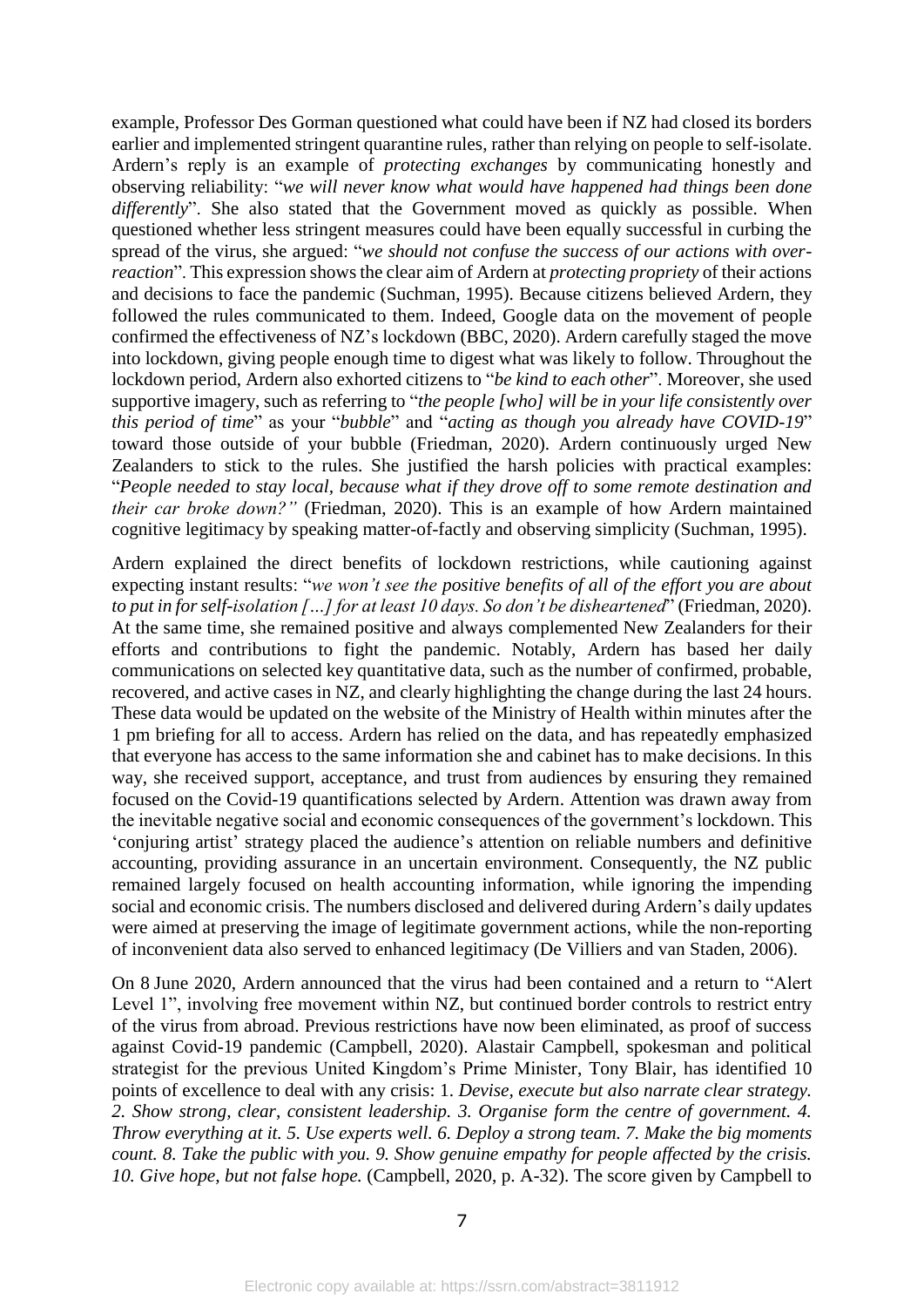Arden's strategy is 10. Particularly, "*her handling, and her communications, will be studied in future as a masterclass in crisis comms*" (Campbell, 2020, p. A-32). According to Van Jackson, international relations scholar at Victoria University of Wellington, and former Defence Department official during the Obama administration, Ardern has not relied on misinformation, "*she tries to manage everyone's expectations at the same time [as] she offers reassuring notes […] she uses the bully pulpit to cue society toward our better angels, 'Be kind to each other' and that kind of thing […]*" (Friedman, 2020).

#### *US events and Trump's communication*

The US reported its first confirmed case of Covid-19 on 30 January 2020. US President Trump downplayed its impact and compared it to the common cold. The Government Accountability Office report (June 2020) shows how unprepared the US government remained in managing the health and economic crisis, e.g. hospitals and states were insufficiently supplied with personal protective equipment (CNN Editorial Research, 2020). Testing was not universally available and test data was incomplete and inconsistent, which "*made it more difficult to track and know the infection rate, mitigate the effect of infections, and inform decisions on reopening communities*" (Fox and Wallace, 2020). Trump's denials led to an inability "*to process information and give direction to the federal government to respond to it effectively*" (Sachs, 2020). Trump's approach has arguably contributed to the spread of the virus in the US, now the highest in the world (Taub, 2020; CNN Editorial Research, 2020).

The US had also suffered from the Covid-19 pandemic at the time of writing, "*with five times as many reported cases as any other country and more than twice as many deaths*" (Clench, 2020). There are several reasons for this disaster. Trump's leadership approach to deal with this pandemic has been criticized internationally due to a series of communication blunders from the start of the pandemic. At the end of January 2020, China notified significant humanto-human transmission of the virus. However, Trump denied publicly that Covid-19 was a problem in the US: *"we have it totally under control. It's one person coming in from China, and we have it under control. It's going to be just fine"* (Clench, 2020). Essentially, he had not perceived change or recognised emerging challenges. In February, Trump stated: *"There's a theory that, in April, when it gets warm – historically, that has been able to kill the virus"* (Clench, 2020). However, the pandemic accelerated in the US through April. These statements show how Trump did not recognise pragmatic demands, and how he has discredited experts' advice and excluded scientific research from his statements and decision-making processes. For example, he said a Covid-19 vaccine would be available before the end of 2020, while official estimates puts it at least six months later, with some estimating that 18 months is needed (Clench, 2020). He has misused and misquoted data, showing evidence of biased communication and a disregard of *tastes, ethics, and outlooks* (Suchman, 1995). For example, his predicted death toll has shifted repeatedly, based on "*which model catches his eye at any given time*" (Clench, 2020).

Although there were 60 confirmed cases in the US at the end of February, Trump claimed an imminent decrease: "*We're going down, not up. We're going very substantially down, not up*" (Clench, 2020). This statement contradicted US health officials. Trump also compared the virus to influenza and has repeatedly denied any issues that need to be fixed. He has demonstrated combative and defensive behaviour, *disregarding ethics*, ridiculing expert opinion and advice, and labelling the expectations about the spread of the virus in the US as "hysteria" (Clench, 2020). When the number of cases started to rise, Trump sent contradictory messages: "*I've always known this is a, this is a real, this is a pandemic; "I felt it was a pandemic long before*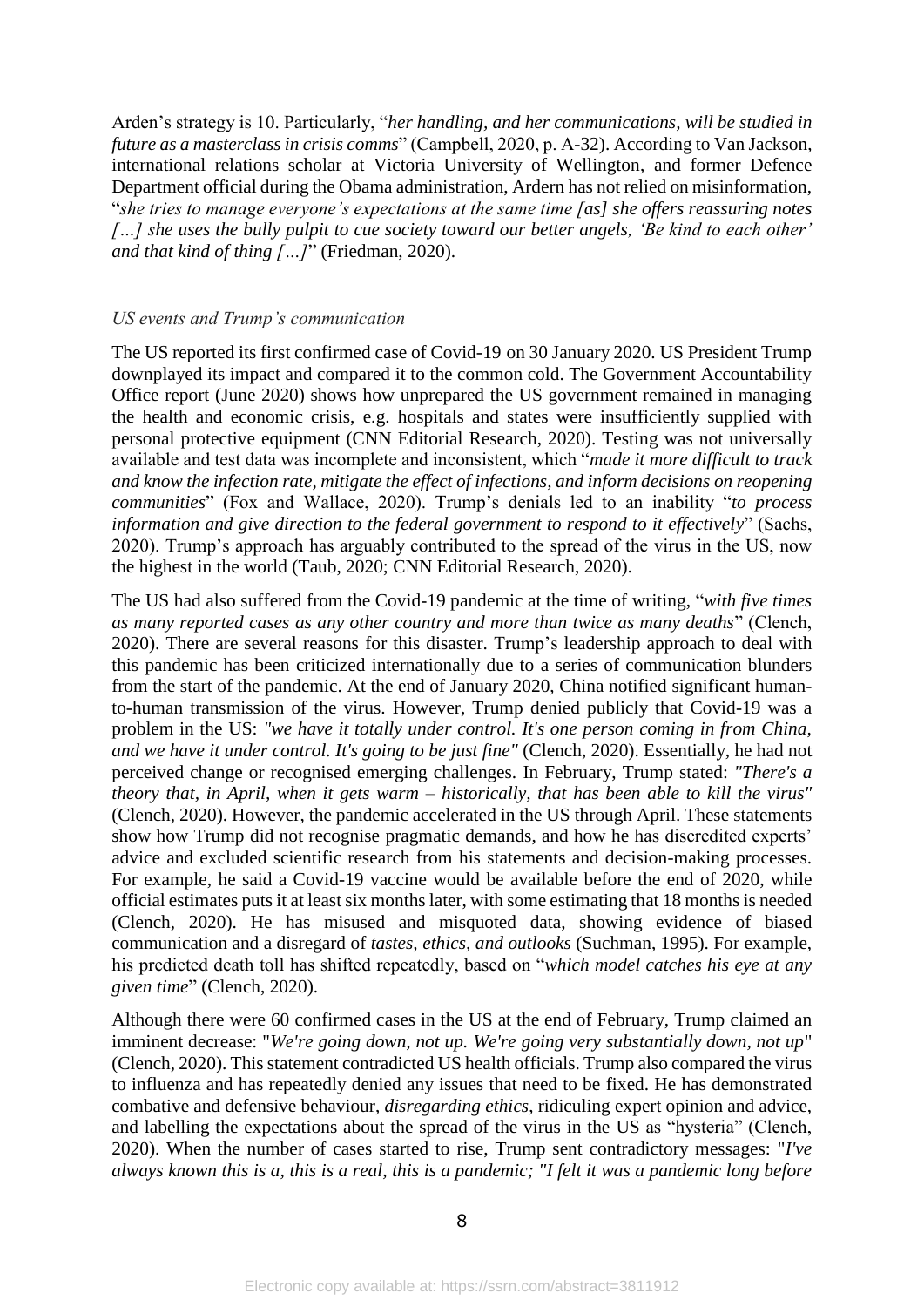*it was called a pandemic; "I've always viewed it as serious."* (Clench, 2020). Consequently, he has delegitimized previous actions, decisions, and communication statements by *jeopardizing accomplishments*. Trump has lost all credibility, because his previous dismissals of the seriousness of the crisis are on the record, yet he denies them. According to immunology professor Kristian Andersen, the cause of the outbreak in the US has been the wrong approach to face it: *"It means that we missed the boat early on, and the vast majority in this country is coming from domestic spread"* (Clench, 2020). Officials have not implemented measures to contain the virus appropriately, for example: "*Trump restricted some travel from China at the start of February, but waited until March 11 to ban travel from Europe"* (Clench, 2020).

An evident element of Trump's approach was characterized by an unclear communication strategy, making claims that were not credible, showing lack of reliability and responsibility, and *jeopardizing propriety* and *assumptions*. He has fluctuated between different messages, predictions, and priorities (Clench, 2020). For example, he has confirmed the need to have the American economy "*opened up and raring to go*" by Easter. However, after some days, he extended the Federal Government's social distancing guidelines for a longer period (Clench, 2020). He has advised Americans to comply with social distancing rules, and then has showed support for people protesting against state governors for implementing them, providing evidence on disrupting legitimacy and *jeopardizing accomplishments*. Trump provides examples of legitimacy disruption strategies in his communication statements. For example, he has encouraged others to wear facemasks. However, he has often publicly refused to wear a facemask himself. In February, he praised China for its "transparency", but has subsequently blamed China for the pandemic (Clench, 2020). Furthermore, Trump defines himself as the absolute authority, and in this capacity attacks the governors of some US states (Clench, 2020). In this way, he undermines the legitimacy of governors' actions.

According to Campbell (2020), Trump has failed his political leadership tests during the Covid-19 pandemic, because he has rejected genuine experts, and he was motivated more by his own self-interests than those of Americans. Arguably, the US has had to deal with two disasters, namely the Covid-19 crisis, as well as Trump's approach to the crisis.

Broadly, Trump's approach provides counterfactual evidence on the importance of an effective communication strategy based on clear and consistent messages during a crisis to maintain pragmatic, moral, and cognitive legitimacy, in order to generate support, acceptance, and trust among stakeholders (Suchman, 1995).

#### **LESSONS LEARNED**

Table 2 summarizes the key features of NZ Prime Minister Ardern's communication strategies, and US President Trumps' communication failings. Drawing upon our extended legitimacy theory framework, we show how these strategies can maintain or disrupt legitimacy among key audiences. Ardern's strategy is based on maintaining legitimacy among key audiences by perceiving change and protecting accomplishments (Suchman, 1995). Particularly, controlling the narrative, making data freely available in real-time, ensuring that no-one says anything contradictory, and acknowledging problems maintain pragmatic legitimacy. These strategies focuses on policing reliability, stockpiling trust, and communicating honestly. Ardern maintained moral legitimacy by repeatedly stating that everyone has access to the same information she has, that all decisions was based on data and advice from experts, ensuring that the same experts are always referred to, delivering a consistent message, committing to fixing problems, being positive, and complementing New Zealanders for their efforts. These strategies focuses on policing responsibility, stockpiling esteem, and communicating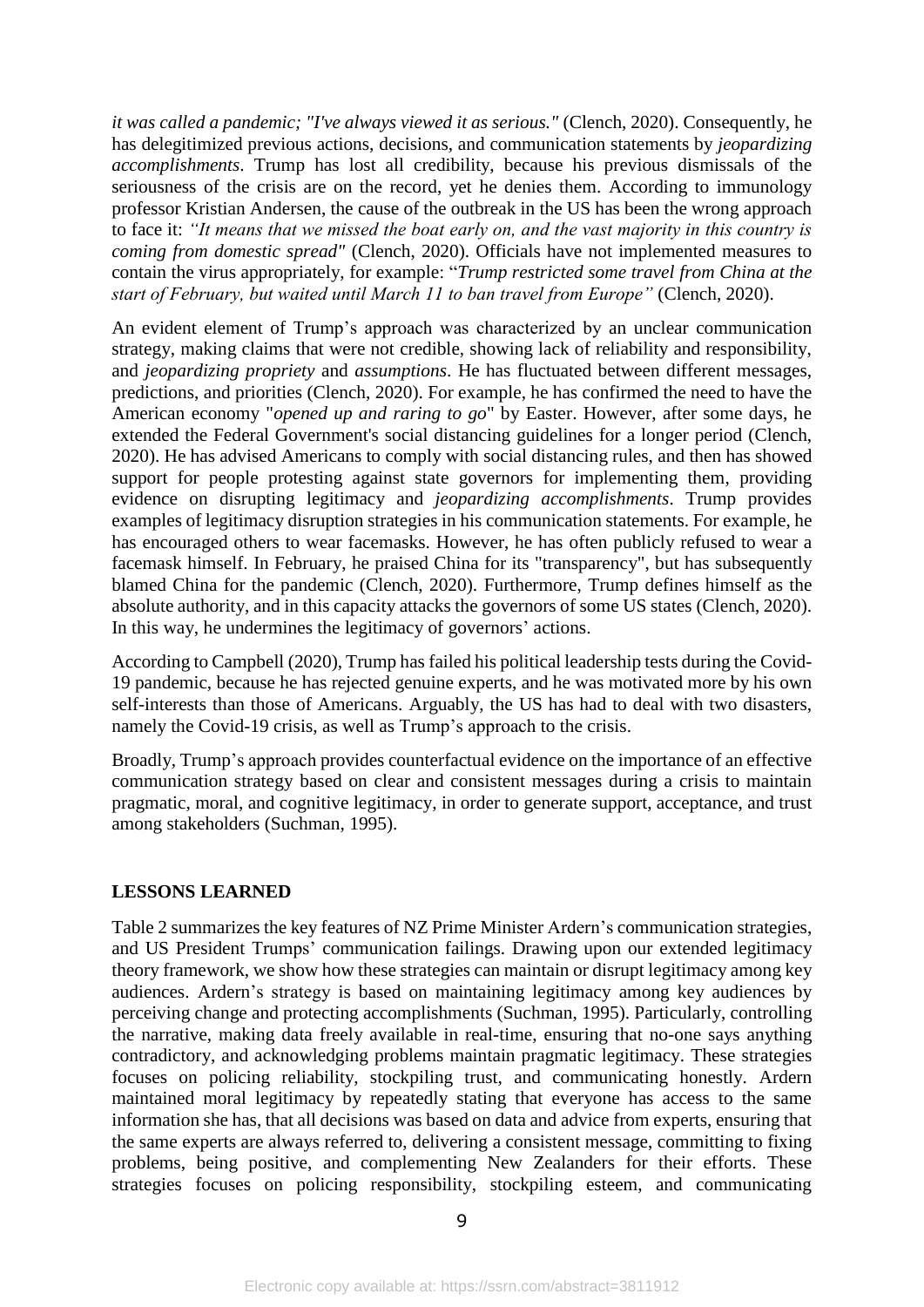authoritatively. Ardern maintained cognitive legitimacy by being available to answer questions, ensuring that the same data is always referred to, that the experts did not speak out of turn, and by praising teamwork. These strategies focuses on policing simplicity, speaking matter-of-factly, and stockpiling interconnections.

Conversely, US President Trump's communications disrupted legitimacy among key audiences by ignoring change and jeopardizing accomplishments. Specifically, Trump disrupts pragmatic legitimacy with communications inconsistent with data, by delivering contradictory messages, and denying problems. These strategies dissociate reliability, disconnect trust, and communicate unfairly. Trump disrupts moral legitimacy by flaunting superiority in misinterpreting information, discrediting experts, going off-script and making contradictory statements, denying science and that there are problems to fix, ridiculing expert opinion, and by being negative. These strategies dissociate responsibility, communicate unreliably, and disconnect esteem. Trump disrupts cognitive legitimacy by blaming governors and health officials, being combative and defensive, misusing data, and being unable to control the narrative. These strategies dissociate simplicity, speak inaccurately, and disconnect interconnections.

From an organizational perspective, these communication strategies provide insightful lessons. Organizations need to engage with their audiences, establish a dialogue, and manage accounting and accountability issues (Merkl-Davies and Brennan, 2017). Organizations often deal with crises, and top management can learn from the communication and accounting strategies of successful politicians. Successful communication strategies during crisis times explain the decisions made and the action required from stakeholders. Effective communication approaches based on legitimacy maintenance strategies among key stakeholders ensures engagement, consensus, and strategic efficacy (De Villiers and van Staden, 2011). Effective communication entails communicating honestly, ensuring open-data access, considering multiple stakeholders' interests, tastes, and opinions in organizational decision-making processes, championing reliability and trust, striving for a straightforward approach to pragmatic demands. In addition, organizational leaders need to communicate authoritatively, rely on numerical and evidence-based data, balance multiple stakeholders' ethics, pursue a professional and responsible approach, and master a positive attitude in order to recognize moral concerns. They also need to communicate accurately, ensure that stakeholders believe in the necessity of decisions and measures taken, co-opt multiple viewpoints strategically, leverage on teamwork efforts, foster approachable, conscientious and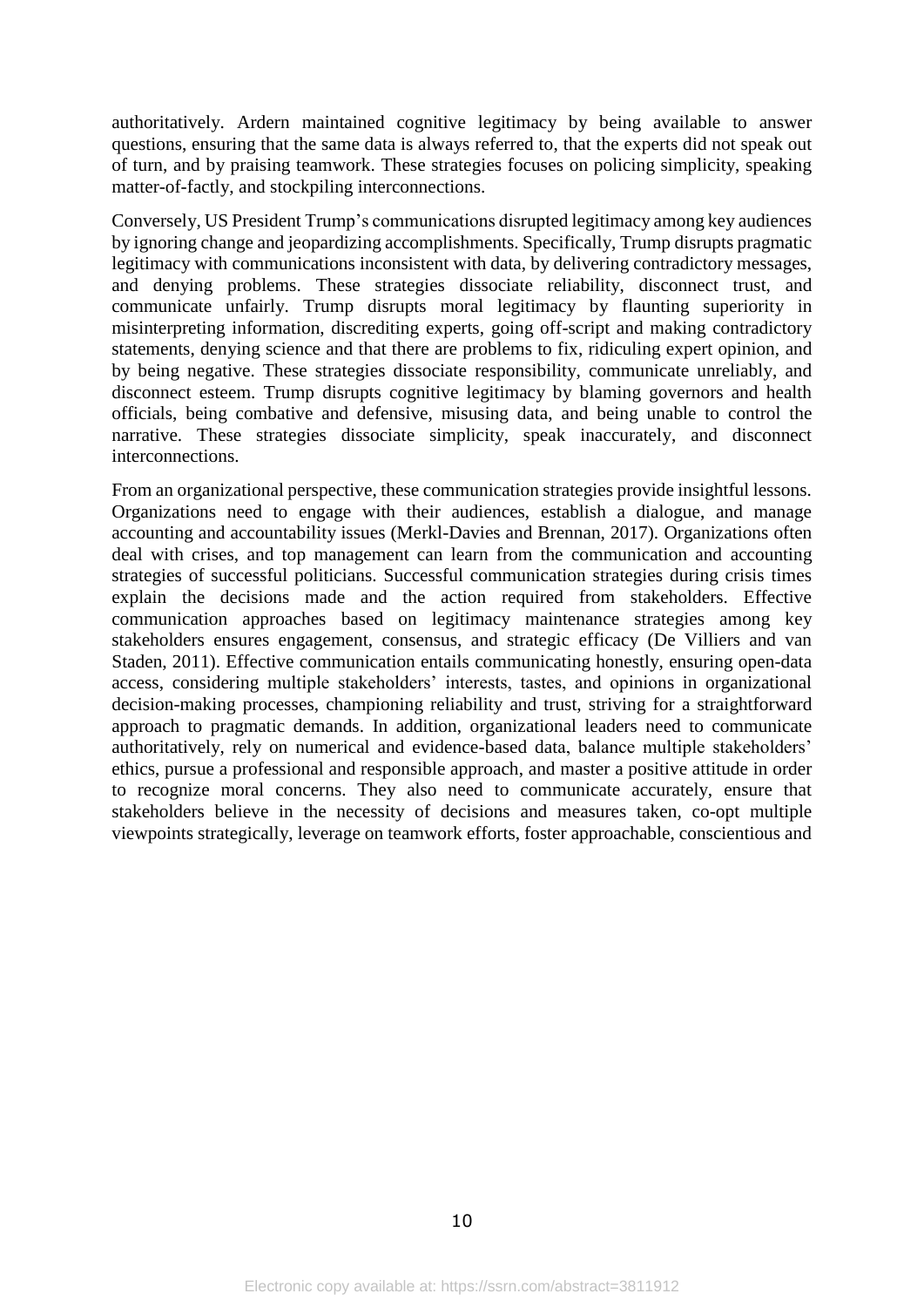#### **Table 2: Communication strategies compared and links to theory drawn**

| NZ Ardern's<br><b>Communication Strategy</b>                                                                                                                                                                                                                                                                                                                | <b>US Trump's</b><br><b>Communication Strategy</b>                                                                                                                                                                                                                                                                                                                            | Strategies to maintain/disrupt<br>legitimacy                                                                                                                                                                                                                                                                                | <b>Lessons for organizations</b>                                                                                                                                                                                                                                                              |  |
|-------------------------------------------------------------------------------------------------------------------------------------------------------------------------------------------------------------------------------------------------------------------------------------------------------------------------------------------------------------|-------------------------------------------------------------------------------------------------------------------------------------------------------------------------------------------------------------------------------------------------------------------------------------------------------------------------------------------------------------------------------|-----------------------------------------------------------------------------------------------------------------------------------------------------------------------------------------------------------------------------------------------------------------------------------------------------------------------------|-----------------------------------------------------------------------------------------------------------------------------------------------------------------------------------------------------------------------------------------------------------------------------------------------|--|
| Control the narrative<br>Make data available - freely and timely<br>Ensure that no-one else says anything<br>contradictory<br>Acknowledge problems                                                                                                                                                                                                          | Contradict others, e.g. Dr. Fauci<br>$\bullet$<br>Statements contradict data<br>$\bullet$<br>Deliver contradictory messages<br>$\bullet$<br>Deny any issues<br>$\bullet$                                                                                                                                                                                                      | <b>Pragmatic legitimacy</b><br>Protect vs. jeopardize<br>exchanges<br>Police vs. dissociate reliability<br>$\bullet$<br>Communicate honestly vs.<br>$\bullet$<br>unfairly<br>Stockpile vs. disconnect trust<br>Monitor vs. disregard<br>interests/tastes<br>Consult vs. undermine opinion<br>leaders                        | Communicate honestly<br>$\bullet$<br>Ensure open data access<br>Embody multiple stakeholders'<br>interests, tastes, and opinions<br>Champion reliability and trust<br>Strive for straightforward approach                                                                                     |  |
| Repeatedly state that everyone has<br>$\bullet$<br>access to the same information she has<br>Ensure that the same experts are always<br>referred to<br>Deliver a consistent message<br>Commit to fixing problems<br>Repeatedly state that all decisions will<br>be based on data and advice from<br>experts<br>Be positive and complement New<br>Zealanders | Flaunt a superiority attitude in<br>$\bullet$<br>interpreting information<br>Discredit experts' statement and<br>$\bullet$<br>research<br>Go off script and say different<br>$\bullet$<br>things at different times<br>Deny there are problems to fix<br>$\bullet$<br>Deny science and ridicule expert<br>$\bullet$<br>opinion<br>Negative, blame the WHO, China<br>$\bullet$ | <b>Moral legitimacy</b><br>Protect vs. jeopardize propriety<br>Police vs. dissociate<br>$\bullet$<br>responsibility<br>Communicate authoritatively<br>$\bullet$<br>vs. unreliably<br>Stockpile vs. disconnect<br>$\bullet$<br>esteem<br>Monitor vs. disregard ethics<br>Consult vs. undermine<br>$\bullet$<br>professionals | Communicate authoritatively<br>$\bullet$<br>Rely on numerical and evidence-<br>based data<br>Balance multiple stakeholders'<br>$\bullet$<br>ethical concerns<br>Pursue professionalization<br>Propel responsibility<br>Master positive attitude and<br>effective work approach                |  |
| We, together, as a team, work to defeat<br>the common enemy<br>Be available to answer questions<br>Ensure that the same data is always<br>referred to<br>Ensure that the experts do not speak out<br>of turn                                                                                                                                                | Blame governors, health officials<br>$\bullet$<br>Combative and defensive<br>Misuse data<br>$\bullet$<br>Cannot control experts, as they<br>$\bullet$<br>have been alienated                                                                                                                                                                                                  | <b>Cognitive legitimacy</b><br>Protect vs. jeopardize<br>assumptions<br>Police vs. dissociate simplicity<br>Speak matter-of-factly vs.<br>inaccurately<br>Stockpile vs. disconnect<br>$\bullet$<br>interconnections<br>Monitor vs. disregard outlooks<br>Consult vs. undermine sceptics<br>$\bullet$                        | Communicate accurately<br>Ensure that stakeholders believe in<br>the necessity of decisions and<br>measures taken<br>Co-opt multiple viewpoints<br>$\bullet$<br>strategically<br>Leverage on team-work efforts<br>Foster approachable, conscientious<br>$\bullet$<br>and supportive behaviour |  |

Source: Authors' elaboration.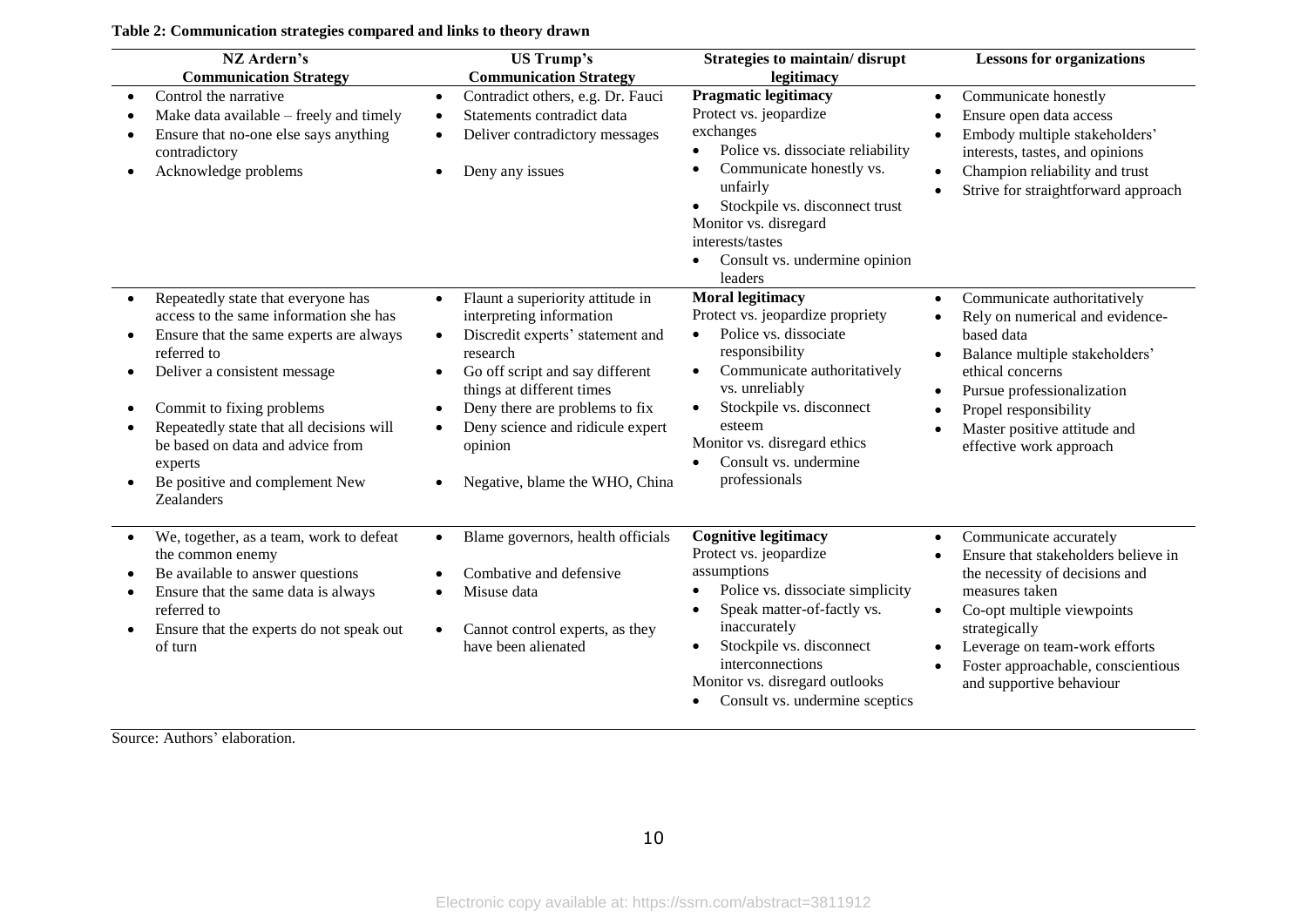supportive behaviour to perceive cognitive underpinnings. By following these strategies, they ensure buy-in from employees and other stakeholders, and they can emerge in a stronger position than before the crisis.

#### **CONCLUDING REMARKS**

Organizational leaders who use effective communication that rely on numbers and reliable data can weather a crisis, enhance legitimacy and accountability, and harness stakeholder. Leaders can maximize this potential by following NZ Prime Minister Jacinda Ardern's strategies during the Covid-19 crisis, as codified and summarized in Table 2. US President Donald Trump provides a counterpoint, demonstrating the consequences of doing the opposite. To illustrate, Ardern's popularity as preferred Prime Minister increased from 39% in February to 54% in June 2020 (Cheng, 2020; Trevett, 2020b) and her party won the general election later that year, while Trump's presidential job approval ratings decreased from 49% to 38% during the same timeframe (Gallup, 2020) and he lost the presidency later that year while his party subsequently lost control of the senate.

This paper contributes to the accounting literature on communication strategies in the face of a crisis by showing how organizations and organizational leaders can learn from the communication strategies adopted by political leaders (Merkl-Davies and Brennan, 2017). Organizations are often challenged to deal with crises, e.g. environmental crises (De Villiers and Van Staden, 2011). This study provides practical evidence on how to positively leverage a crisis by coming across as being accountable, to ensure the buy-in and cooperation of stakeholders, and greater authority for organizational leaders. Trump's disruption strategy worked to some extent, but ultimately failed during the Covid19 crisis. Trump did not only deny responsibility for the crisis, which is the deny strategy that Suchman (1995) envisaged. Trump went further and firstly denied that there was a crisis at all, and secondly tried to disrupt the legitimacy of others, e.g. his political opponents, health scientists, the Chinese government, and the WHO, in order to enhance his own legitimacy. This paper also answers the call for the refinement of legitimacy theory (Deegan, 2019) by developing a theoretical framework to facilitate a comparison of strategies that maintain and disrupt legitimacy among key audiences. Although loss of legitimacy has been acknowledged in the prior literature, disruption has not formed part of legitimacy theory frameworks before.

We call on future research to refine our codification of successful communication strategies in the face of crises, as well as the use and the refinement of our theoretical framework. Our framework can, e.g. be used to examine research questions that relate to forming a better understanding of the activities of activists, pressure groups, and stakeholders who oppose organizational agenda. The flow of information based on accounting numbers and reporting reflects the significance which organisations accord to different stakeholders (Goddard and Assad, 2005). Therefore, future accounting research can also investigate how these strategies translate into an organizational setting and how these maintaining/disrupting legitimacy strategies enhance/threaten accountability.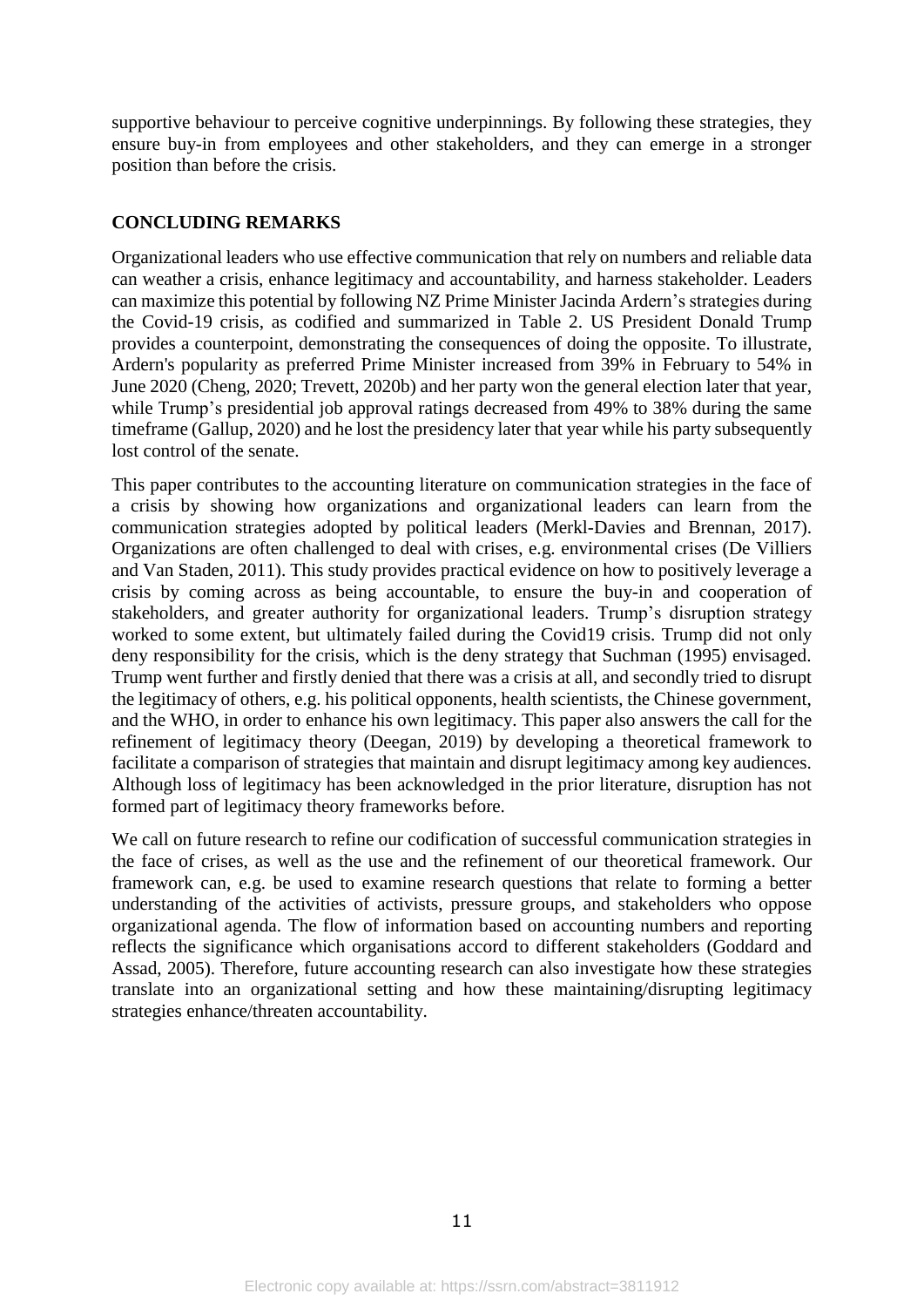#### **REFERENCES**

- Awio, G., Northcott, D., & Lawrence, S. (2011), "Social capital and accountability in grassroots NGOs", *Accounting, Auditing and Accountability Journal*, Vol. 24 No. 1, pp. 63- 92.
- BBC News, (2020), "Coronavirus: New Zealand claims no community cases as lockdown eases", 27 April,<https://www.bbc.com/news/world-asia-52436658>
- Bouckaert, G., Galli, D., Kulmann, S., Reiter, R., and Van Hecke, S., (2020), "European Coronationalism? A Hot Spot Governing a Pandemic Crisis", *Public Administration Review*, doi: 10.1111/puar.13242
- Braun, V., and Clarke, V., (2013), *Successful Qualitative Research*, Sage Publications, London.
- Burritt, R.L. and Welch, S. (1997), "Accountability for environmental performance of the
- Australian commonwealth public sector", *Accounting, Auditing and Accountability Journal*, Vol. 10 No. 4, pp. 532-61.
- Campbell, A., (2020), "Jacinda v Boris", *The New Zealand Herald*, 11 June, p A-32.
- CNN Editorial Research (2020), "Coronavirus Outbreak Timeline Fast Facts", *CNN Health,*  12 July 2020, [https://edition.cnn.com/2020/02/06/health/wuhan-coronavirus-timeline](https://edition.cnn.com/2020/02/06/health/wuhan-coronavirus-timeline-fast-facts/index.html)[fast-facts/index.html](https://edition.cnn.com/2020/02/06/health/wuhan-coronavirus-timeline-fast-facts/index.html)
- Cheng, D., (2020), "Political poll: Jacinda Ardern's Labour down 9%, Todd Muller's National up 9%", *The New Zealand Herald*, 25 June 2020, [https://www.nzherald.co.nz/nz/news/article.cfm?c\\_id=1&objectid=12343111](https://www.nzherald.co.nz/nz/news/article.cfm?c_id=1&objectid=12343111)
- Clench, S. (2020), "Covid 19 coronavirus: All the mistakes the United States has made in its response", *NZ Herald*, 9 May, [https://www.nzherald.co.nz/world/news/article.cfm?c\\_id=2&objectid=12330741&&ref=](https://www.nzherald.co.nz/world/news/article.cfm?c_id=2&objectid=12330741&&ref=recommended) [recommended](https://www.nzherald.co.nz/world/news/article.cfm?c_id=2&objectid=12330741&&ref=recommended)
- De Villiers, C. and Van Staden, C. J., (2006), "Can less environmental disclosure have a legitimising effect? Evidence from Africa", *Accounting, Organizations and Society*, Vol. 31 No. 8, pp. 763-781.
- De Villiers, C. and Van Staden, C. J., (2011), "Where firms choose to disclose voluntary environmental information", *Journal of Accounting Public Policy*, Vol. 30, pp. 504-525.
- Deegan, C. M. (2019), "Legitimacy theory: Despite its enduring popularity and contribution, time is right for a necessary makeover", *Accounting, Auditing and Accountability Journal*, Vol. 32 No. 8, pp. 2307-2329.
- Denzin, N. K. (1970), *The research act: A theoretical introduction to sociological methods*, New York: Aldine.
- Friedman, U. (2020), "New Zealand's Prime Minister May Be the Most Effective Leader on the Planet", *The Atlantic*, 19 April, [https://www.theatlantic.com/politics/archive/2020/04/jacinda-ardern-new-zealand](https://www.theatlantic.com/politics/archive/2020/04/jacinda-ardern-new-zealand-leadership-coronavirus/610237/)[leadership-coronavirus/610237/](https://www.theatlantic.com/politics/archive/2020/04/jacinda-ardern-new-zealand-leadership-coronavirus/610237/)
- Fox, L., and Wallace, G., (2020), "GAO report finds widespread delays in US government response to Coronavirus", *CNN politics,* 25 June 2020, [https://edition.cnn.com/2020/06/25/politics/government-accountability-office](https://edition.cnn.com/2020/06/25/politics/government-accountability-office-coranavirus-report/index.html)[coranavirus-report/index.html](https://edition.cnn.com/2020/06/25/politics/government-accountability-office-coranavirus-report/index.html)
- Gallup (2020), "Presidential Approval Ratings Donald Trump" <https://news.gallup.com/poll/203198/presidential-approval-ratings-donald-trump.aspx>
- Gray, R., Bebbington, J. and Collison, D. (2006), "NGOs, civil society and accountability: making the people accountable to capital", *Accounting, Auditing and Accountability Journal*, Vol. 19, No. 3, pp. 319-48.
- Gray, R. (1992), "Accounting and environmentalism: an exploration of the challenge of